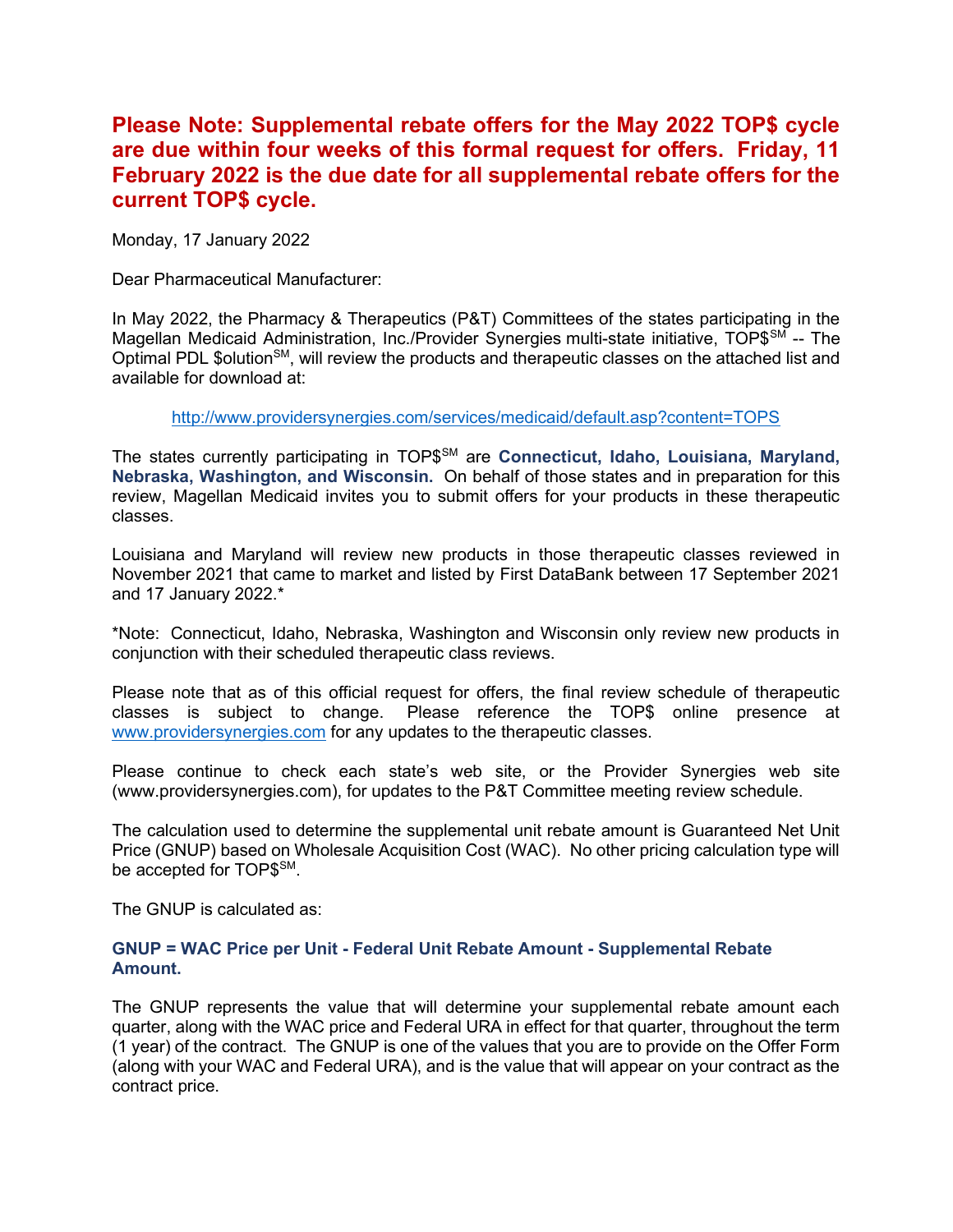All offers are to be submitted via the Provider Synergies Secure FTP site (https://secureftp.providersynergies.com/) using the TOP\$SM Offer Form attached or available for download at:

http://www.providersynergies.com/services/medicaid/default.asp?content=TOPS

The format and layout of the TOP\$<sup>SM</sup> Offer Form allows for the import of your Offer Form information through an automated process. Therefore, it is critical that you use only the current TOP\$SM Offer Form attached or obtain the current Offer Form from our web site at the location referenced above. Please provide the information requested and in the format requested according to the instructions on the form. The re-use or modification of an Offer Form from a previous TOP\$SM meeting, or using an Offer Form intended for an individual state will render your Offer Form unrecognizable by our systems.

The following information is provided to assist you in completing and submitting your Offer Form in addition to the information provided on the Offer Form itself:

To download the Excel TOP\$<sup>SM</sup> Offer Form click on the above link, or copy that link into your browser.

If you are using Internet Explorer as your web browser, after clicking on the TOP\$<sup>SM</sup> Offer Form link, you should see:



Click on the "Save" button to transfer the Excel TOP\$<sup>SM</sup> Offer Form to your PC. The TOP\$<sup>SM</sup> Offer Form file MUST reside on YOUR computer in order for you to complete it. It cannot be completed "on-line" or from within our web site.

Do not change the column heading names, add or delete columns or rows, or modify any formatting on the Offer Form. Doing so may render your Offer Form information unrecognizable by our systems, and will require that your Offer Form be returned to you for correction and resubmission.

Once you have completed entering all requested information, and prior to submitting the Offer Form to our Secure FTP site, please save and re-name the Offer Form file as TOP\$ [Your Company] Offer Form.xls. For example "TOP\$ XYZ Corporation Offer Form.xls". Please limit your company's name to no more than 15 characters. Using any other naming convention or saving the file as a type other than .xls will render your Offer Form unrecognizable by our systems.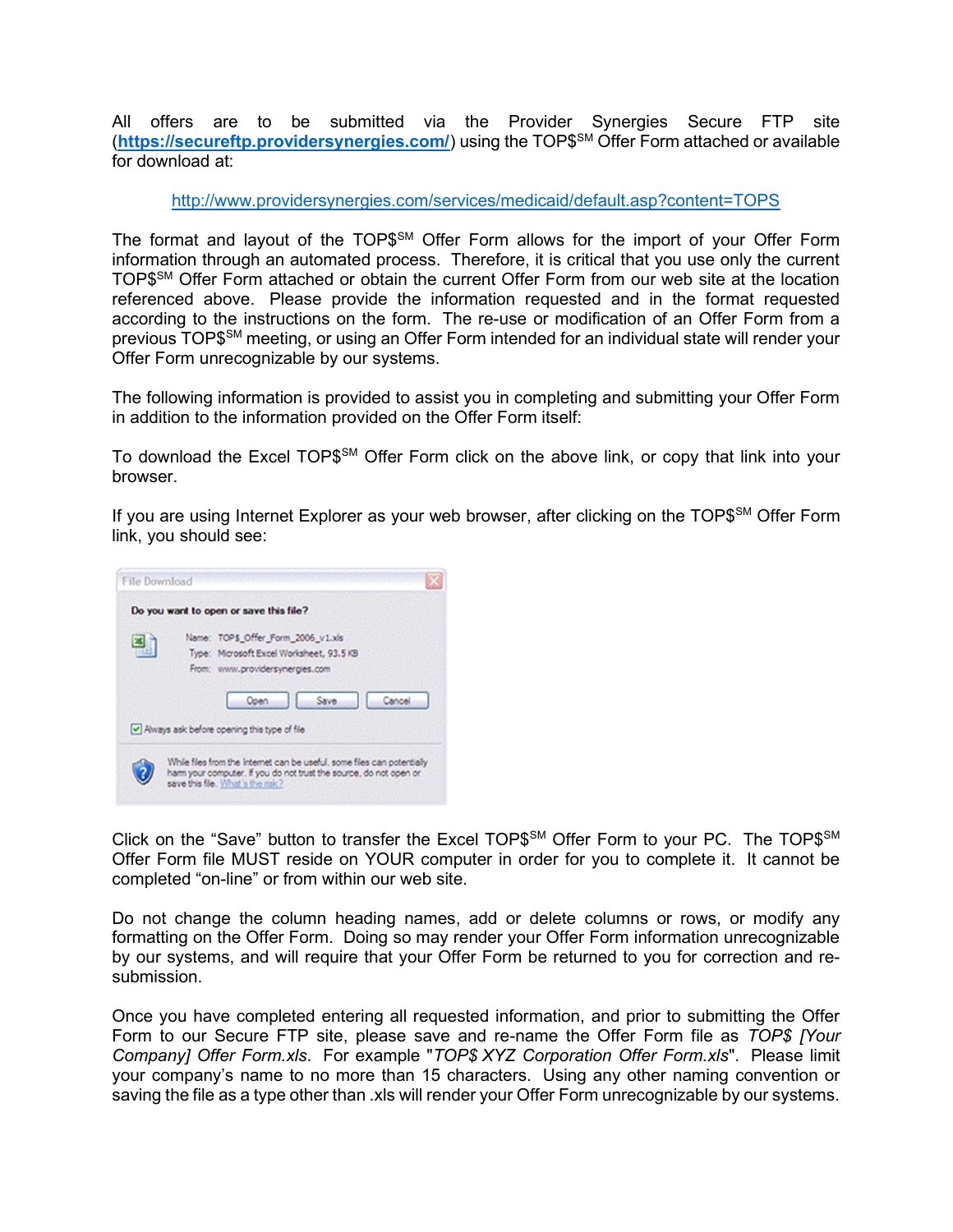OPERATION CHANGE: On 04 April 2008, Provider Synergies sent an email to manufacturers notifying them of some operational changes. Please note, at the direction of the TOP\$ states, we will no longer accept Supplemental Rebate offers that are submitted after the due date indicated in this solicitation. We may, after the deadline, request clarification and/or modification of some offers but, other than those submitted pursuant to such requests, offers received after the deadline will not be considered and will not be presented to the TOP\$ states.

All best and final supplemental rebate offers must be submitted to the Provider Synergies Secure FTP site (https://secureftp.providersynergies.com/) by:

# 5:00 p.m. Eastern Time on Friday, 11 February 2022.

### Offers received after 5:00 p.m. Eastern Time on Friday, 11 February 2022, via our Secure FTP site will result in the exclusion of such offers from this review.

A confirmation of receipt is automatically generated and will be sent to the e-mail address designated on the Preparer Information tab of each Offer Form. This e-mail is sent when the file is downloaded from the Secure FTP site to our internal servers, not when you upload the file to the Secure FTP site. Therefore, please allow at least 4 hours from the time of submission to the Secure FTP site for the generation of the confirmation of receipt to occur.

For detailed written instructions on how to access and upload your Offer Form to the Secure FTP site, please contact Chase Frederick (frederickc@magellanhealth.com). Requests for new user names and passwords, or requests to re-set existing user names and passwords should be submitted via e-mail to Chase Frederick (frederickc@magellanhealth.com). User names and passwords will not be provided over the telephone.

http://www.providersynergies.com/services/medicaid/default.asp?content=ManufacturerContact Form

Clinical data pertinent to the products for these reviews may be submitted to Provider Synergies in electronic format only to the attention of Maryam Tabatabai, PharmD via e-mail (mtabatabai@magellanhealth.com).

The PDL status and contract values awarded by the states participating in TOP\$  $\text{SM}$  on the basis of this review supersede and replace any existing contracts associated with those products currently in effect for those states. Supplemental rebates for those products selected by each state for its Preferred Drug List will begin to accrue 01 July 2022. The term of the contract is one year.

If you did not receive the attachments included in this e-mail notification, all documents may be obtained from our web site at:

http://www.providersynergies.com/services/medicaid/default.asp?content=TOPS

Please contact Provider Synergies at 513-774-8500 if you have any questions.

Thanks, -Chase